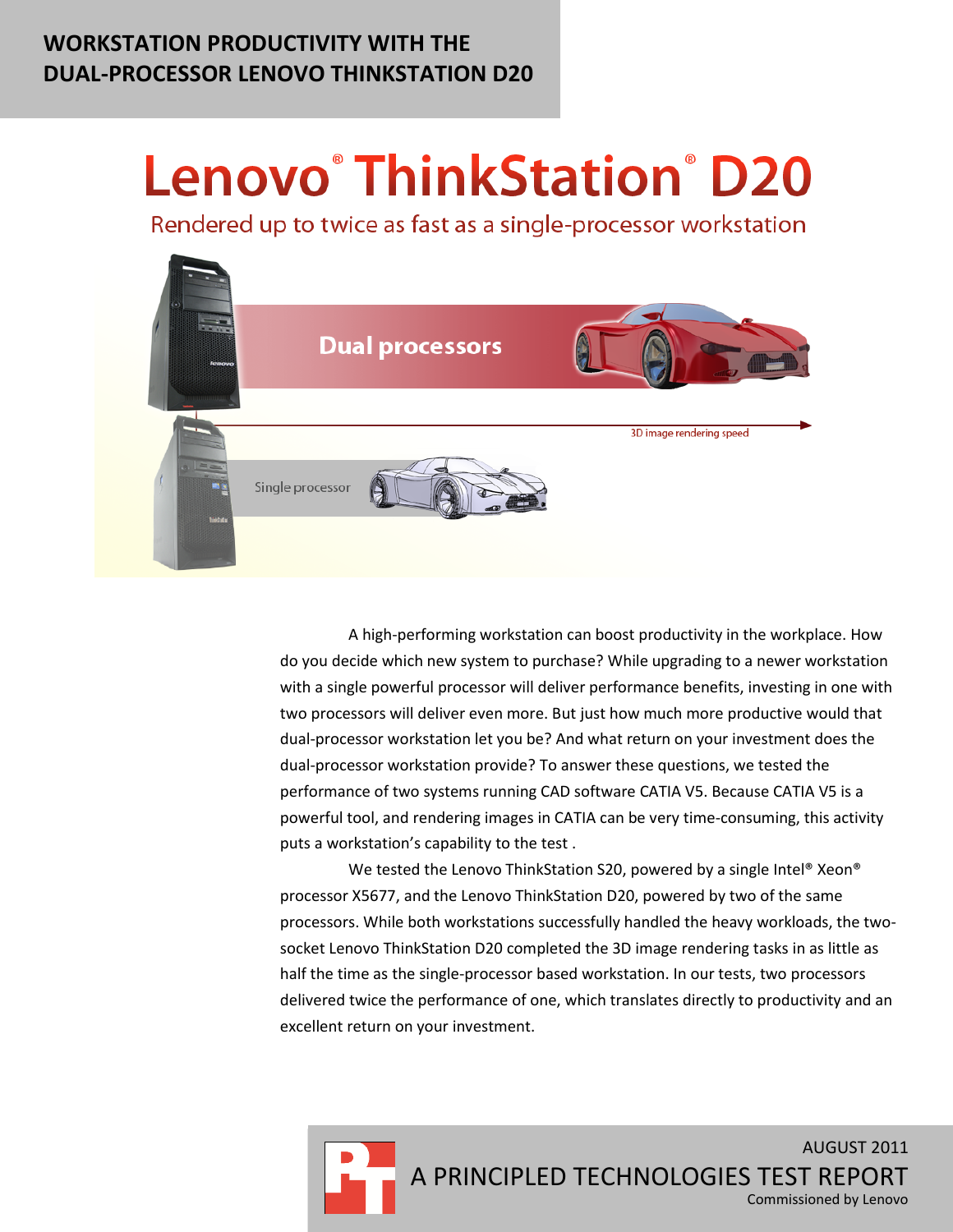## **DUAL PROCESSORS DRAMATICALLY REDUCE WAIT TIME**

For those who handle heavy workloads on a daily basis, selecting the right workstation is vital. Older systems need so much time to complete the tasks that you can spend a good portion of your workday waiting instead of working. Upgrading to a new system with a single powerful processor, such as the Intel Xeon processor X5677, which adjusts performance according to application demand to maximize performance, can reduce your wait time and boost your productivity. For a larger investment, a new system with two of these processors can save you even more time.

We had our two test systems render five images that varied considerably in size and complexity. Figure 1 shows the amount of time each system needed to complete the task. While the amount of time ranged widely depending on the size and complexity of the image, the two-socket Lenovo ThinkStation D20 consistently rendered each image far more quickly than the one-socket Lenovo ThinkStation S20, showing that a dualprocessor based system can double the performance of a single-processor based system.



As Figure 2 shows, the time savings ranged from 46.4 percent to 51.4 percent.

**Figure 1: The dual-processor Lenovo ThinkStation D20 was up to 51.4% faster at rendering images than a workstation with a single processor.**

| Image              | Lenovo<br><b>ThinkStation</b><br><b>S20</b> | Lenovo<br><b>ThinkStation</b><br><b>D20</b> | Time saved with<br><b>Lenovo ThinkStation</b><br>D20 (minutes) | Time saved with<br><b>Lenovo ThinkStation</b><br>D20 (percentage) |
|--------------------|---------------------------------------------|---------------------------------------------|----------------------------------------------------------------|-------------------------------------------------------------------|
| Car                | 0:26:28                                     | 0:13:30                                     | 0:12:58                                                        | 49.0%                                                             |
| Cell phone         | 0:16:57                                     | 0:08:55                                     | 0:08:02                                                        | 47.4%                                                             |
| Tablet             | 0:11:05                                     | 0:05:23                                     | 0:05:42                                                        | 51.4%                                                             |
| <b>Bottle</b>      | 0:04:33                                     | 0:02:14                                     | 0:02:19                                                        | 50.9%                                                             |
| Electric component | 0:01:24                                     | 0:00:45                                     | 0:00:39                                                        | 46.4%                                                             |
| <b>Total</b>       | 1:00:27                                     | 0:30:47                                     | 0:29:40                                                        |                                                                   |

**Figure 2: Median times, in hours:minutes:seconds, it took the system to render each image.**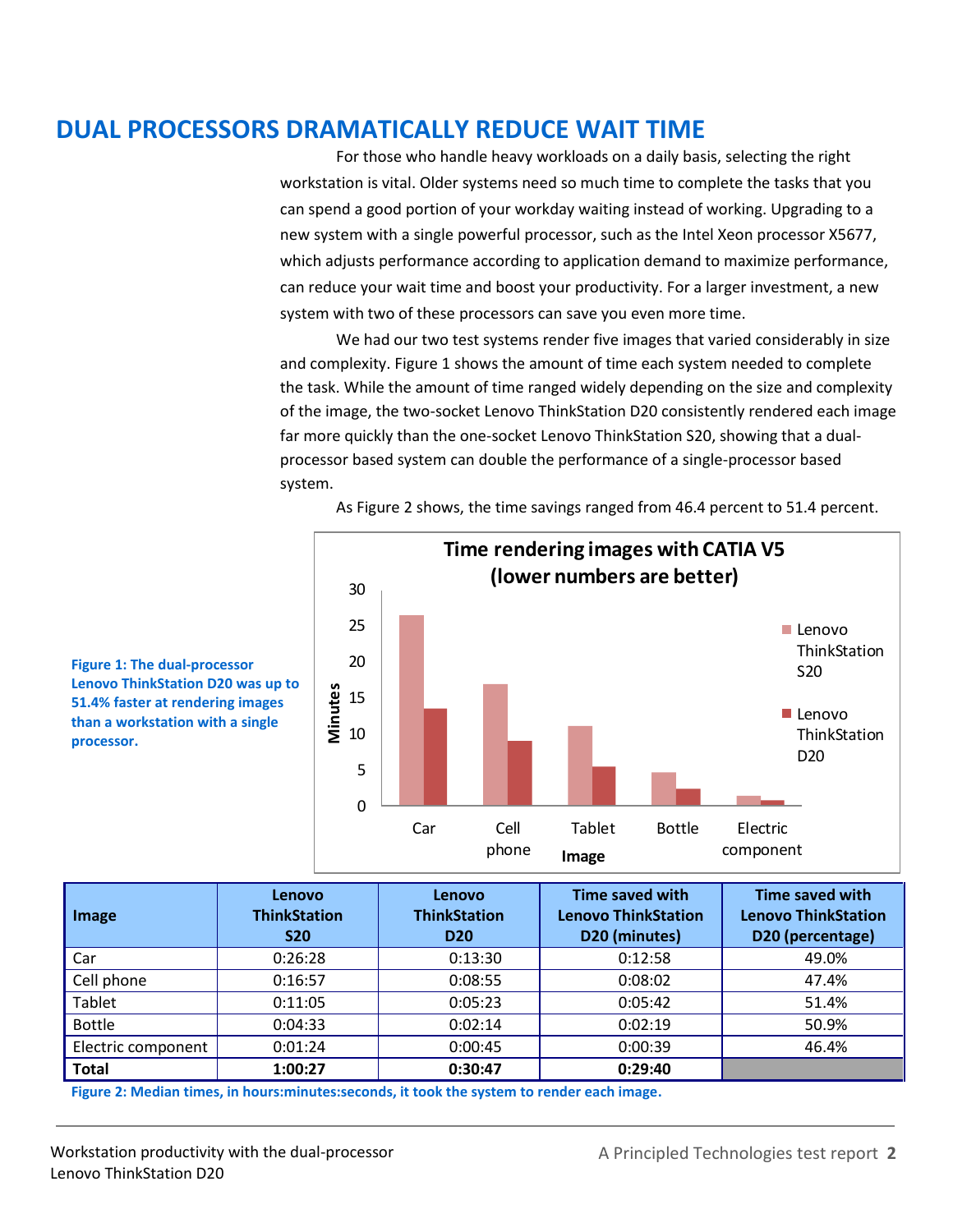### **Increased return on investment**

The savings that this dramatic increase in productivity can bring to your business are substantial, and more than make up for the higher price of a dual-processor system. Calculating actual ROI is complicated and depends on a number of factors, including the possibility that a CAD user has a secondary system dedicated to rendering. The calculations that follow represent one sample scenario that shows how a dual-processor system might quickly pay for itself.

Assuming a CAD designer making an average salary of \$58,000<sup>1</sup> per year, for a burdened salary of \$83,333.33,<sup>2</sup> renders each of these five images twice a day, the dual processor system would save almost an hour a day (59.4 minutes), which is the equivalent of \$44.41.<sup>3</sup> Over the course of a year, the Lenovo ThinkStation D20 would lower the cost of completing those tasks by \$10,299<sup>4</sup> per employee.

When purchasing new workstations for your company, considering how increased performance translates into saving money is crucial. While a dual-processor workstation requires a larger initial investment, the greater productivity it makes possible can add up to a net savings for your company.

## **HOW WE TESTED**

As we mention above, we used five models of varying size and complexity to test rendering performance on both machines. To do so, we began by launching CATIA V5, importing the model to be rendered, and then allowing the machine to sit idle for 5 minutes. The images we used were courtesy of [http://www.grabcad.com.](http://www.grabcad.com/)

We then selected a scene from the CATIA scene library, staged the model, and adjusted rendering settings (we set the rendering settings to high quality, realistic lighting, and 300 PPI [pixels per inch]). We simultaneously started the stopwatch and started execution of the rendering. When the rendering was complete, we stopped the stopwatch and recorded the time. We then restarted the machine under test and performed the other runs. For detailed information on our testing process, see [Appendix B.](#page-7-0)

Figure 3 presents information on the images the systems rendered, from most to least complex. Across all images, the dual-processor Lenovo ThinkStation D20 was roughly twice as fast.

 $\overline{\phantom{a}}$ 

<sup>1</sup> Average salary in USD as of September 1, 2011, fro[m http://www.simplyhired.com/a/salary/search/q-CAD+Designer.](http://www.simplyhired.com/a/salary/search/q-CAD+Designer)

<sup>2</sup> Burdened salary calculated as salary plus benefits of 43.68 percent of salary.

 $^3$  Based on 234 eight-hour workdays per year (assumes 27 days off for vacation and holidays).

<sup>4</sup> Burdened salary times percentage of time saved per day (12.36%).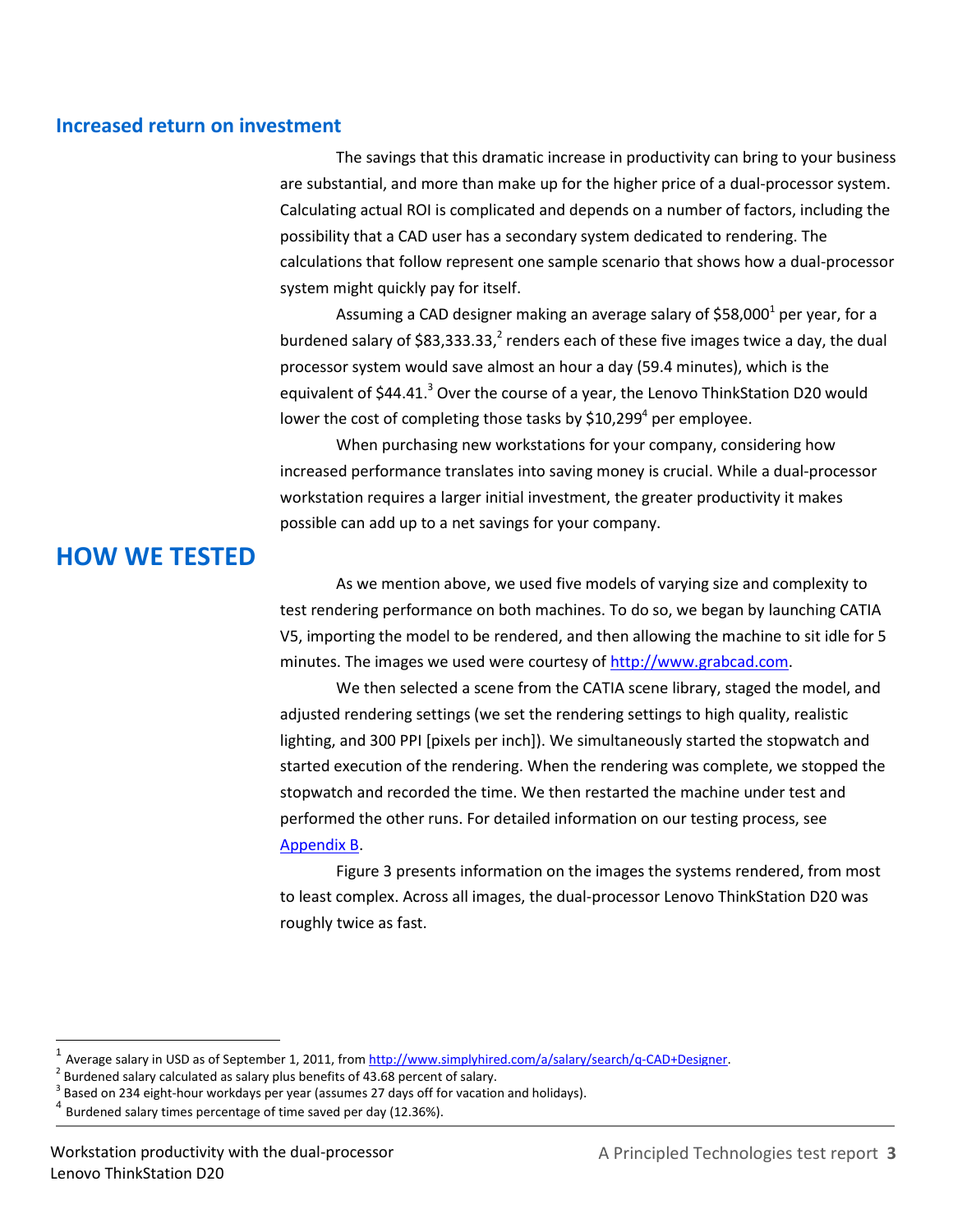| Size and complexity of the images |         |                   |               |               |                              |  |
|-----------------------------------|---------|-------------------|---------------|---------------|------------------------------|--|
|                                   | Car     | <b>Cell phone</b> | <b>Tablet</b> | <b>Bottle</b> | <b>Electric</b><br>component |  |
| Number of parts                   | 336     | 117               |               |               |                              |  |
| Size (KB)                         | 247,814 | 43,638            | 14,469        | 15,264        | 147                          |  |

**Figure 3: File size and number of parts for each image the workstations rendered.**

Figure 4 shows the model CATIA V5 used to begin rendering the image of a bottle, and Figure 5 shows the fully rendered image of the bottle in front of a preselected background. Rendering blends aspects from the scene and the model to produce a photo-realistic image. For the final renderings of the other images we tested, see [Appendix C.](#page-10-0)



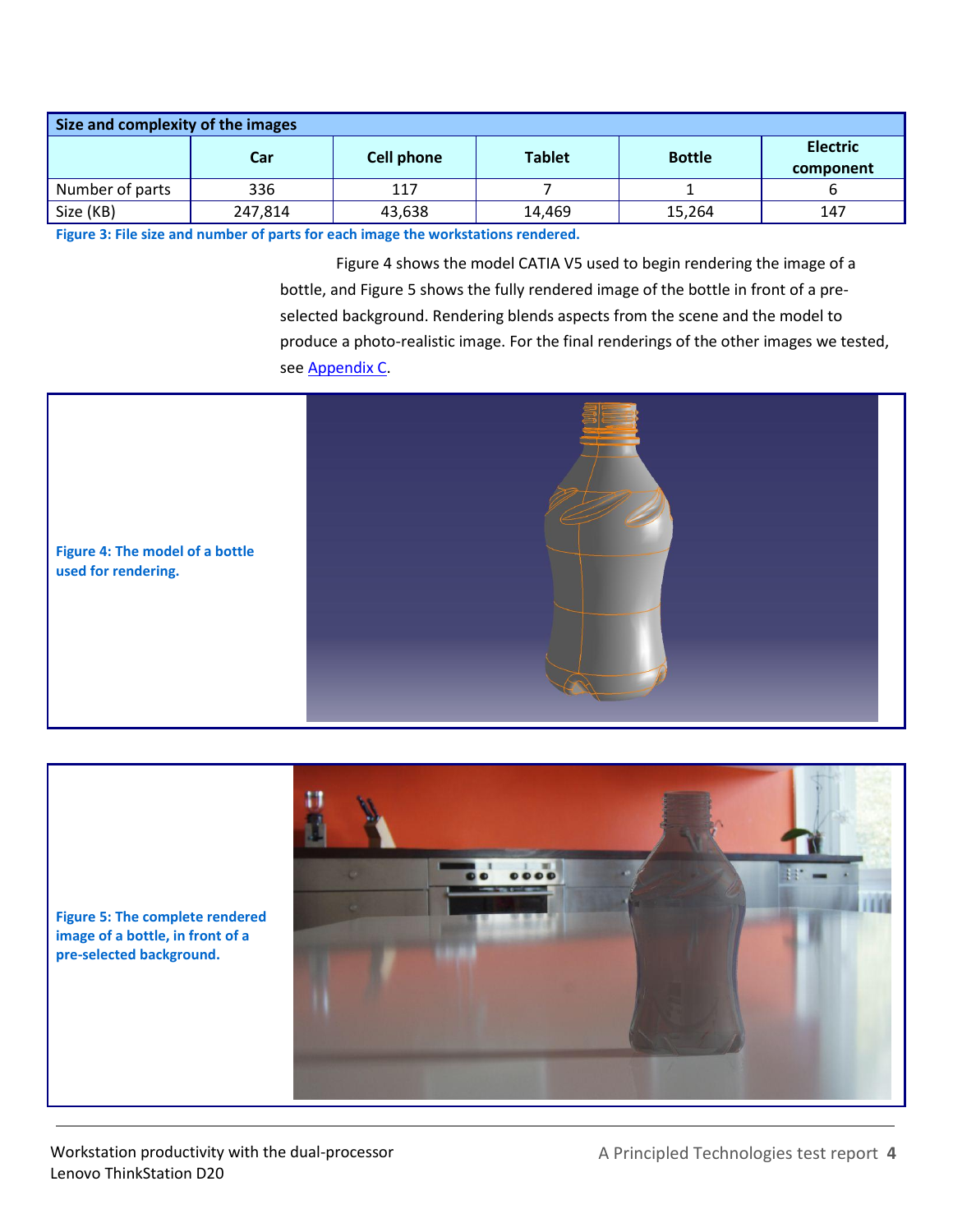# **WHAT THIS MEANS FOR YOU**

When you use taxing workloads such as image rendering, you need a powerful system that can execute your tasks quickly, minimizing the time you spend waiting. As our testing shows, choosing a workstation with two processors instead of one can increase your productivity dramatically.

Lenovo offers multiple options to meet your needs. The single-processor Lenovo ThinkStation S20 gives you the power to handle the tough workloads. The dualprocessor Lenovo ThinkStation D20 provides even more power, letting you complete tasks up to 51.4 percent faster than with the single-processor system. Investing in a dual-processor based Lenovo ThinkStation D20 may cost more initially, but the time savings it brings to your employees can translate directly into long-term savings for your business.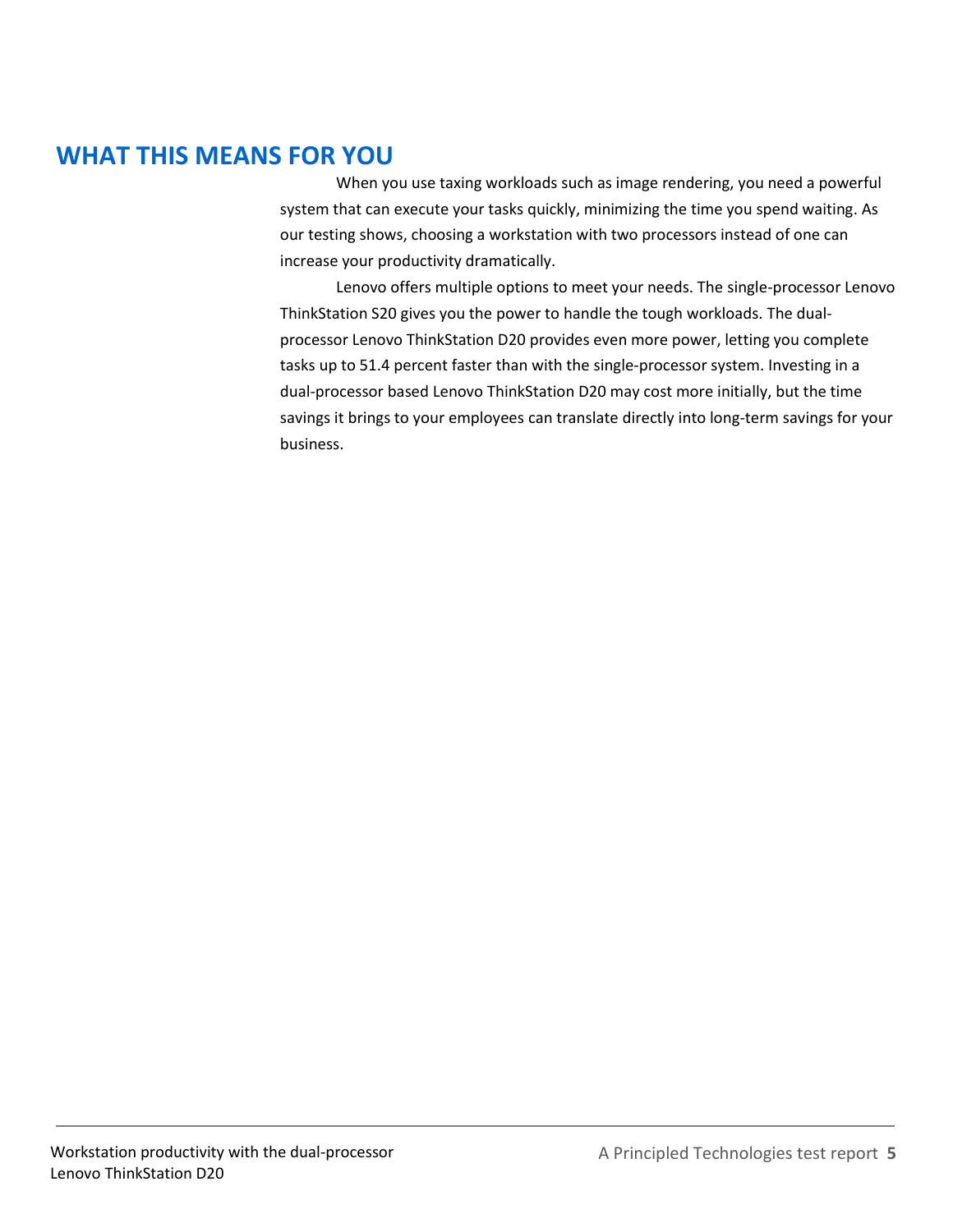# **APPENDIX A – SYSTEM CONFIGURATION INFORMATION**

Figure 6 provides detailed configuration information for the test systems.

| <b>System</b>                               | <b>Lenovo ThinkStation S20</b> | <b>Lenovo ThinkStation D20</b> |  |  |  |
|---------------------------------------------|--------------------------------|--------------------------------|--|--|--|
| <b>General</b>                              |                                |                                |  |  |  |
| Number of processor packages                | 1                              | $\overline{2}$                 |  |  |  |
| Number of cores per processor               | 4                              | 4                              |  |  |  |
| Number of hardware threads per core         | 8                              | 8                              |  |  |  |
| System dimensions (height x width x depth)  | 16.5" x 6.8" x 17.7"           | 16.9" x 8.2" x 22.5"           |  |  |  |
| System weight                               | 33.06 lbs.                     | 55.11 lbs.                     |  |  |  |
| <b>CPU</b>                                  |                                |                                |  |  |  |
| Vendor                                      | Intel                          | Intel                          |  |  |  |
| Name                                        | <b>Xeon X5677</b>              | <b>Xeon X5677</b>              |  |  |  |
| Stepping                                    | B <sub>0</sub>                 | B <sub>0</sub>                 |  |  |  |
| Socket type and number of pins              | Socket 1366 LGA                | Socket 1366 LGA                |  |  |  |
| Core frequency (GHz)                        | 3.46                           | 3.46                           |  |  |  |
| L1 cache                                    | 32 KB + 32 KB (per core)       | 32 KB + 32 KB (per core)       |  |  |  |
| L <sub>2</sub> cache                        | 1 MB (256 KB per core)         | 1 MB (256 KB per core)         |  |  |  |
| L3 cache                                    | <b>12 MB</b>                   | <b>12 MB</b>                   |  |  |  |
| <b>Platform</b>                             |                                |                                |  |  |  |
| Vendor                                      | Lenovo                         | Lenovo                         |  |  |  |
| Motherboard chipset                         | Intel X58                      | <b>Intel 5520</b>              |  |  |  |
| <b>BIOS name and version</b>                | Lenovo 60KT41AUS (01/04/2011)  | Lenovo 61KT36AUS (03/24/2010)  |  |  |  |
| <b>Memory module(s)</b>                     |                                |                                |  |  |  |
| Total RAM in system (MB)                    | 8,192                          | 8,192                          |  |  |  |
| Vendor and model number                     | Hynix HMT125U7TFR8C-H9         | Kingston KVR1333D3E9S/4G       |  |  |  |
| <b>Type</b>                                 | PC3-10600E                     | PC3-10600E                     |  |  |  |
| Speed (MHz)                                 | 1,063                          | 1,333                          |  |  |  |
| Speed running in the system (MHz)           | 1,063                          | 1,333                          |  |  |  |
| Timing/Latency (tCL-tRCD-tRP-tRASmin)       | $7 - 7 - 7 - 20$               | 9-9-9-24                       |  |  |  |
| Size (MB)                                   | 2,048                          | 4,096                          |  |  |  |
| Number of memory module(s)                  | 4 x 2,048 MB                   | 2 x 4,096 MB                   |  |  |  |
| Chip organization (single-sided/double-     | Double                         | Double                         |  |  |  |
| sided)                                      |                                |                                |  |  |  |
| <b>Hard disk</b><br>Vendor and model number |                                |                                |  |  |  |
|                                             | Seagate ST3500418AS            | Hitachi HPD725050GLA380        |  |  |  |
| Number of disks in system                   | 1<br>500                       | $\mathbf{1}$<br>500            |  |  |  |
| Size (GB)<br>Buffer size (MB)               | 16                             | 16                             |  |  |  |
|                                             |                                |                                |  |  |  |
| <b>RPM</b>                                  | 7,200                          | 7,200                          |  |  |  |
| <b>Type</b>                                 | SATA 3.0 Gb/s                  | SATA 3.0 Gb/s                  |  |  |  |
| Controller                                  | Intel 82801JR (ICH10R)         | Intel 82801JR (ICH10R)         |  |  |  |
| <b>Operating system</b>                     |                                |                                |  |  |  |
| Name                                        | Windows® 7 Professional        | Windows 7 Professional         |  |  |  |
| <b>Build number</b>                         | 7601                           | 7601                           |  |  |  |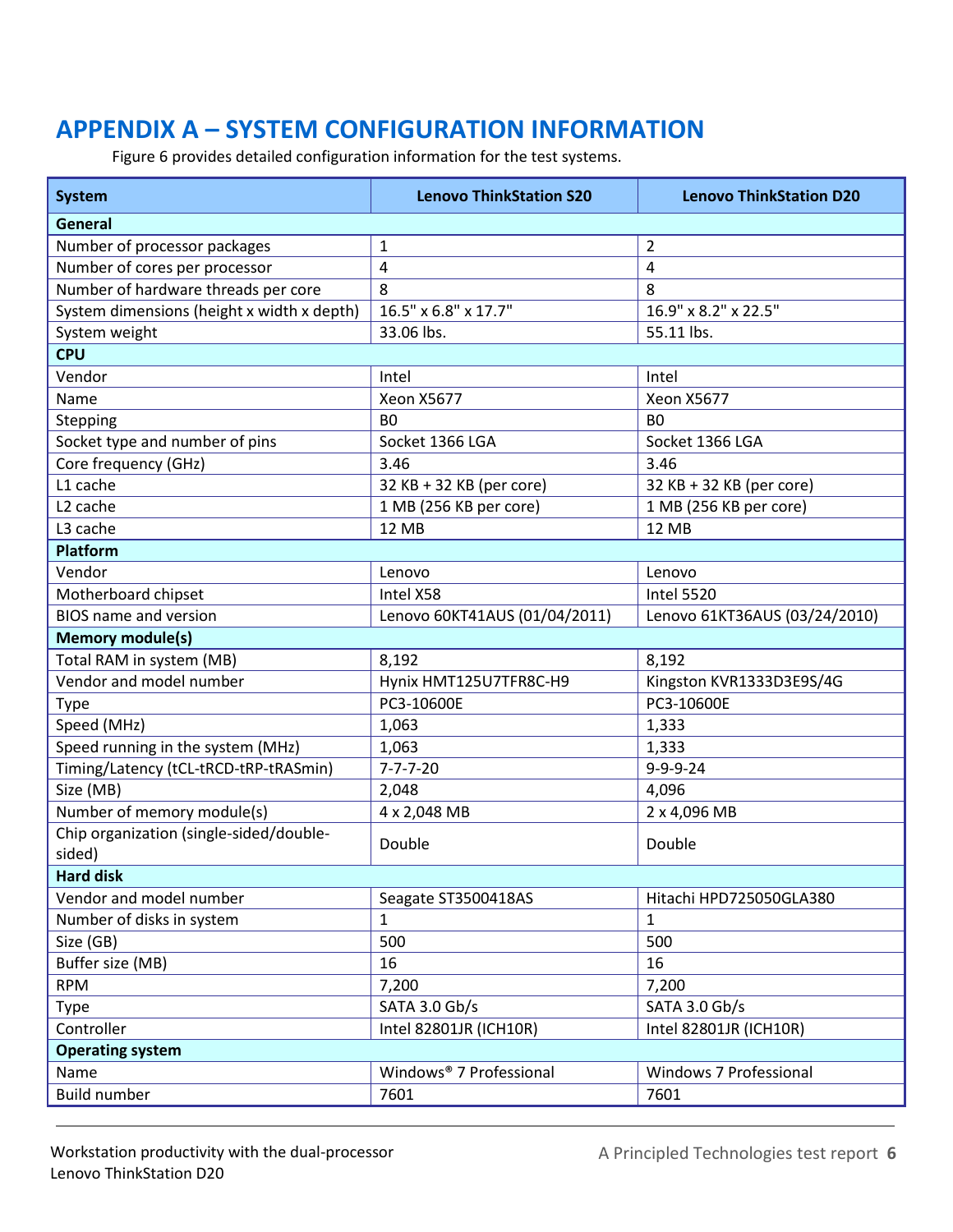| <b>System</b>               | <b>Lenovo ThinkStation S20</b>                              | <b>Lenovo ThinkStation D20</b>                              |  |  |  |
|-----------------------------|-------------------------------------------------------------|-------------------------------------------------------------|--|--|--|
| Service Pack                | SP <sub>1</sub>                                             | SP <sub>1</sub>                                             |  |  |  |
| File system                 | <b>NTFS</b>                                                 | <b>NTFS</b>                                                 |  |  |  |
| Kernel                      | ACPI x64 - based PC                                         | ACPI x64 - based PC                                         |  |  |  |
| Language                    | English                                                     | English                                                     |  |  |  |
| Microsoft DirectX® version  | DirectX 11                                                  | DirectX 11                                                  |  |  |  |
| <b>Graphics card</b>        |                                                             |                                                             |  |  |  |
| Vendor and model number     | NVIDIA <sup>®</sup> Quadro <sup>®</sup> 4000                | NVIDIA Quadro 4000                                          |  |  |  |
| <b>Type</b>                 | <b>Discrete</b>                                             | Discrete                                                    |  |  |  |
| Chipset                     | Quadro 4000                                                 | Quadro 4000                                                 |  |  |  |
| <b>BIOS</b> version         | 70.00.37.00.03                                              | 70.00.37.00.03                                              |  |  |  |
| Dedicated video memory (MB) | 2,048                                                       | 2,048                                                       |  |  |  |
| Resolution                  | 1,920 x 1,200                                               | 1,920 x 1,200                                               |  |  |  |
| <b>Driver</b>               | NVIDIA 8.17.12.6866 (05/19/2011)                            | NVIDIA 8.17.12.6866 (05/19/2011)                            |  |  |  |
| <b>Audio</b>                |                                                             |                                                             |  |  |  |
| Vendor and model number     | SoundMAX Integrated Digital High<br><b>Definition Audio</b> | SoundMAX Integrated Digital High<br><b>Definition Audio</b> |  |  |  |
| <b>Driver</b>               | Analog Devices 6.10.2.6635<br>(05/11/2010)                  | Analog Devices 6.10.2.6635<br>(05/11/2010)                  |  |  |  |
| <b>Network card</b>         |                                                             |                                                             |  |  |  |
| Vendor and model number     | Broadcom <sup>®</sup> NetXtreme® 57xx<br>Gigabit            | Broadcom NetXtreme 57xx Gigabit                             |  |  |  |
| <b>Driver</b>               | Broadcom 12.2.2.1 (08/06/2009)                              | Broadcom 12.2.2.1 (08/06/2009)                              |  |  |  |
| <b>Optical drive</b>        |                                                             |                                                             |  |  |  |
| Vendor and model number     | Samsung TS-H653J                                            | LiteOn GSA-H30N                                             |  |  |  |
| <b>Type</b>                 | CD/DVD-RW                                                   | CD/DVD-RW                                                   |  |  |  |
| <b>USB ports</b>            |                                                             |                                                             |  |  |  |
| Number                      | 8                                                           | 8                                                           |  |  |  |
| Type                        | 2.0                                                         | 2.0                                                         |  |  |  |
| Other                       | eSATA                                                       | eSATA, 1394                                                 |  |  |  |
| <b>Monitor</b>              |                                                             |                                                             |  |  |  |
| LCD type                    | ThinkVision® L2440p                                         | ThinkVision L2440p                                          |  |  |  |
| Screen size (inches)        | 24                                                          | 24                                                          |  |  |  |
| Refresh rate (Hz)           | 60                                                          | 60                                                          |  |  |  |

**Figure 6: Configuration information for the two workstations we tested.**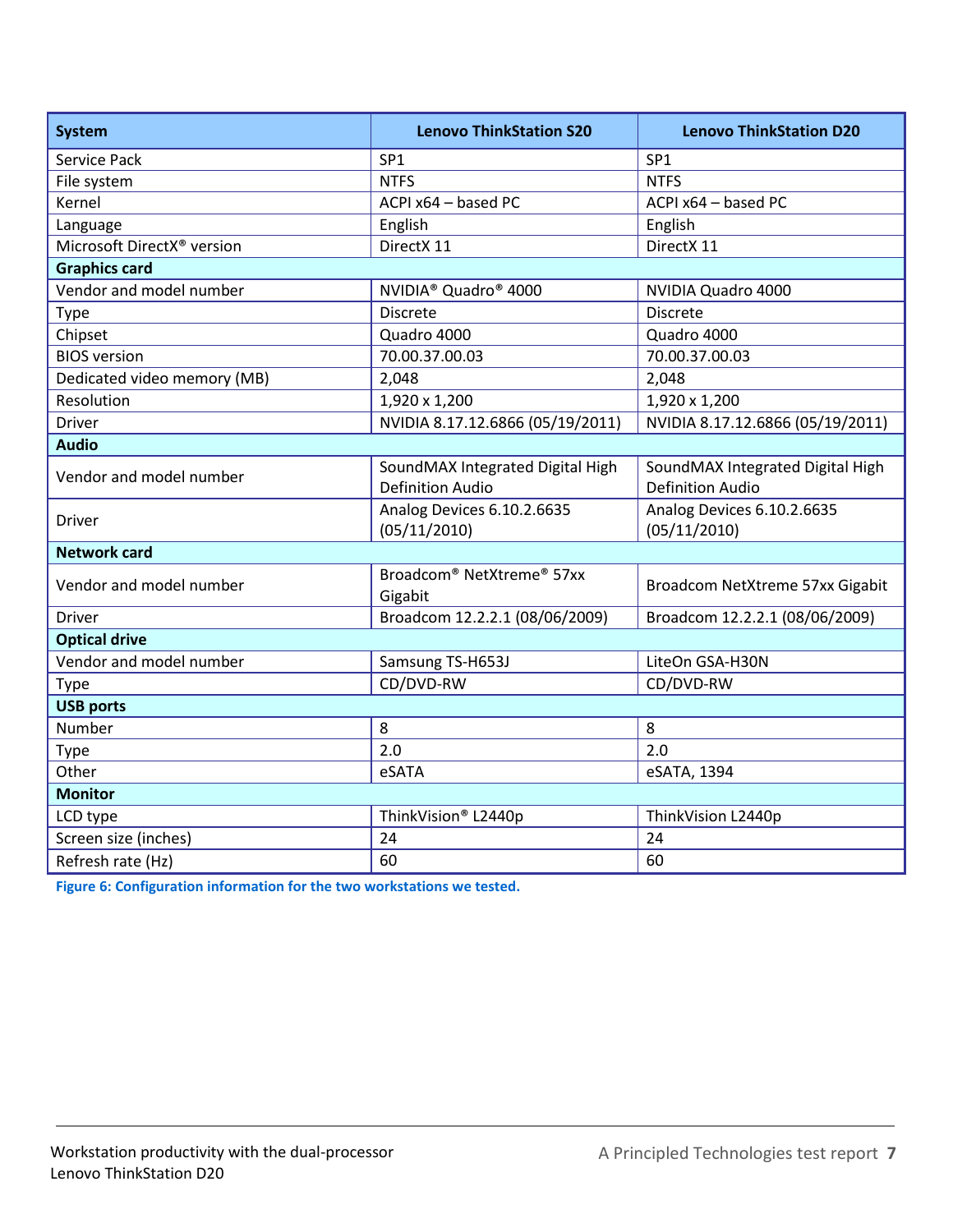# <span id="page-7-0"></span>**APPENDIX B – DETAILED TEST METHODOLOGY**

## **Setting up the workstations**

## **Installing Windows 7 Professional X64**

- 1. Insert the Microsoft Windows 7 disk into the DVD drive, and reboot the system.
- 2. Boot from the DVD drive.
- 3. Enter your language preferences, and click Next.
- 4. Click Install.
- 5. Accept the license terms, and click Next.
- 6. Select Custom, and select the drive that will contain the OS.
- 7. Click Install. The setup will begin.
- 8. Type user for the username, type user-PC for computer, and click Next.
- 9. Enter no password, and click Next.
- 10. For system protection, select Use recommended settings, and click Next.
- 11. Enter your time zone, and click Next.
- 12. Select the appropriate Network setting, and click Next.

## **Installing system updates in Windows 7**

We used the Windows Update feature to install the following updates:

- Security Update for Microsoft .NET Framework 4 Client Profile (KB2539636)
- Security Update for Microsoft .NET Framework 4 Client Profile (KB2518870)
- Security Update for Microsoft .NET Framework 4 Client Profile (KB2478663)
- Security Update for Microsoft .NET Framework 4 Client Profile (KB2446708)
- Security Update for Microsoft Windows (KB2305420)
- Security Update for Microsoft Windows (KB2393802)
- Security Update for Microsoft Windows (KB2425227)
- Security Update for Microsoft Windows (KB2446710)
- Security Update for Microsoft Windows (KB2476490)
- Security Update for Microsoft Windows (KB2487662)
- Security Update for Microsoft Windows (KB2479943)
- Security Update for Microsoft Windows (KB2491683)
- Security Update for Microsoft Windows (KB2503665)
- Security Update for Microsoft Windows (KB2506212)
- Security Update for Microsoft Windows (KB2507618)
- Security Update for Microsoft Windows (KB2507938)
- Security Update for Microsoft Windows (KB2508272)
- Security Update for Microsoft Windows (KB2509553)
- Security Update for Microsoft Windows (KB2510531)
- Security Update for Microsoft Windows (KB2511455)
- Security Update for Microsoft Windows (KB2524375)
- Security Update for Microsoft Windows (KB2525694)
- Security Update for Microsoft Windows (KB2530548)
- Security Update for Microsoft Windows (KB2532531)
- Security Update for Microsoft Windows (KB2536275)
- Security Update for Microsoft Windows (KB2536276)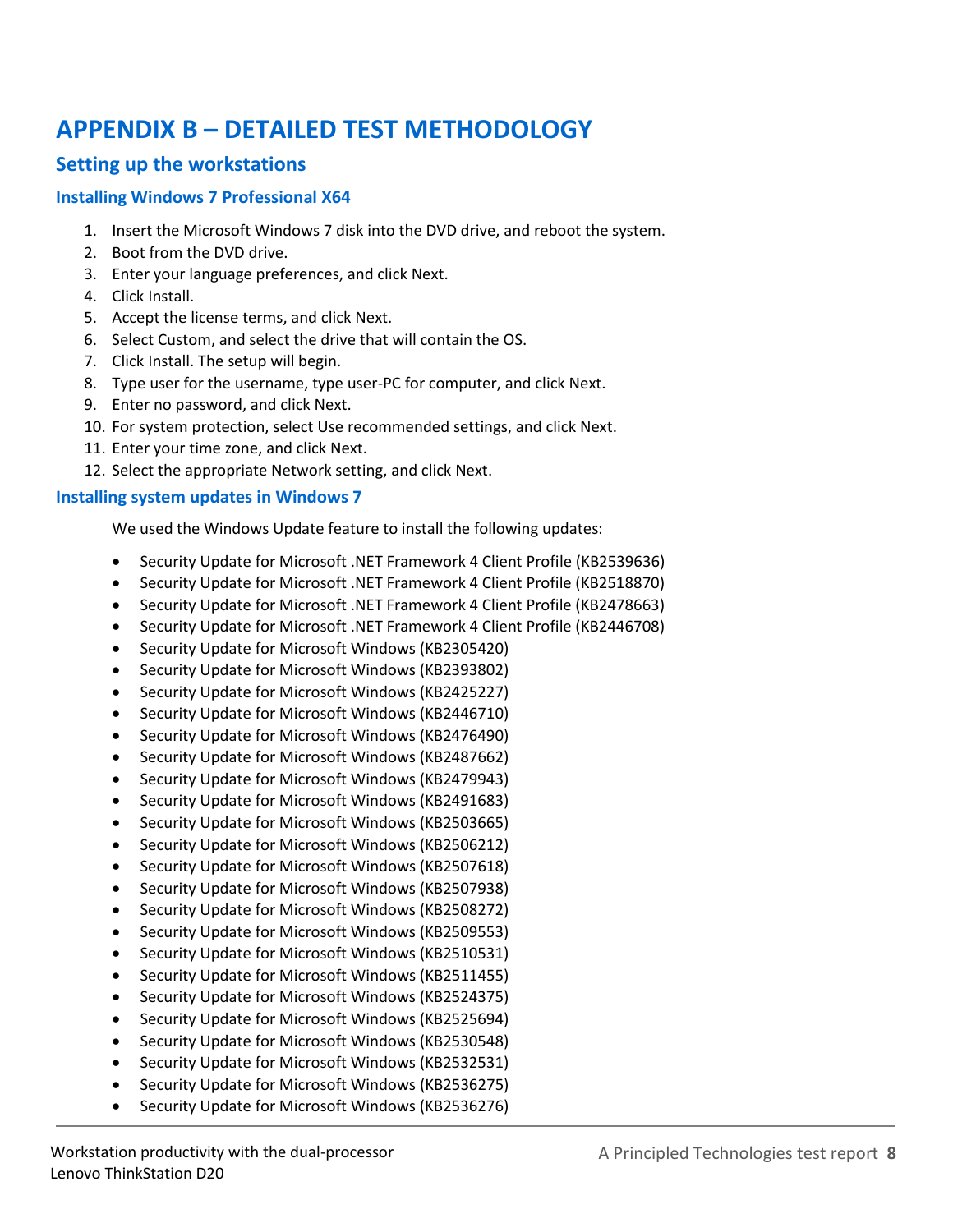- Security Update for Microsoft Windows (KB2539635)
- Security Update for Microsoft Windows (KB2544893)
- Security Update for Microsoft Windows (KB2555917)
- Security Update for Microsoft Windows (KB2556532)
- Security Update for Microsoft Windows (KB2559049)
- Security Update for Microsoft Windows (KB2560656)
- Security Update for Microsoft Windows (KB2562937)
- Security Update for Microsoft Windows (KB2563894)
- Security Update for Microsoft Windows (KB2567680)
- Service Pack for Microsoft Windows (KB976932)
- Update for Microsoft Windows (KB971033)
- Update for Microsoft Windows (KB976902)
- Update for Microsoft Windows (KB982018)
- Update for Microsoft Windows (KB2484033)
- Update for Microsoft Windows (KB2487426)
- Update for Microsoft Windows (KB2488113)
- Update for Microsoft Windows (KB2492386)
- Update for Microsoft Windows (KB2505438)
- Update for Microsoft Windows (KB2506014)
- Update for Microsoft Windows (KB2509928)
- Update for Microsoft Windows (KB2511250)
- Update for Microsoft Windows (KB2515325)
- Update for Microsoft Windows (KB2522422)
- Update for Microsoft Windows (KB2529073)
- Update for Microsoft Windows (KB2533552)
- Update for Microsoft Windows (KB2533623)
- Update for Microsoft Windows (KB2534366)
- Update for Microsoft Windows (KB2541014)
- Update for Microsoft Windows (KB2545698)
- Update for Microsoft Windows (KB2547666)
- Update for Microsoft Windows (KB2552343)
- Update for Microsoft Windows (KB2563227)
- Windows Internet Explorer 9

#### **Installing CATIA V5R20**

- 1. Insert installation media, and double-click Setup.exe.
- 2. At the Welcome screen, click Next.
- 3. On the License screen, click Next.
- 4. Select the destination folder, and click Next.
- 5. Click Yes to confirm creation of directory.
- 6. On the Environment Directory screen, click Next.
- 7. Click Yes to confirm creation of directory.
- 8. Select Complete as the type of setup, and click Next.
- 9. On the Orbix Configuration screen, click Next.
- 10. On the Server Timeout screen, click Next.
- 11. Uncheck Yes, I want to set up the ENOVIA Vault Client, and click Next.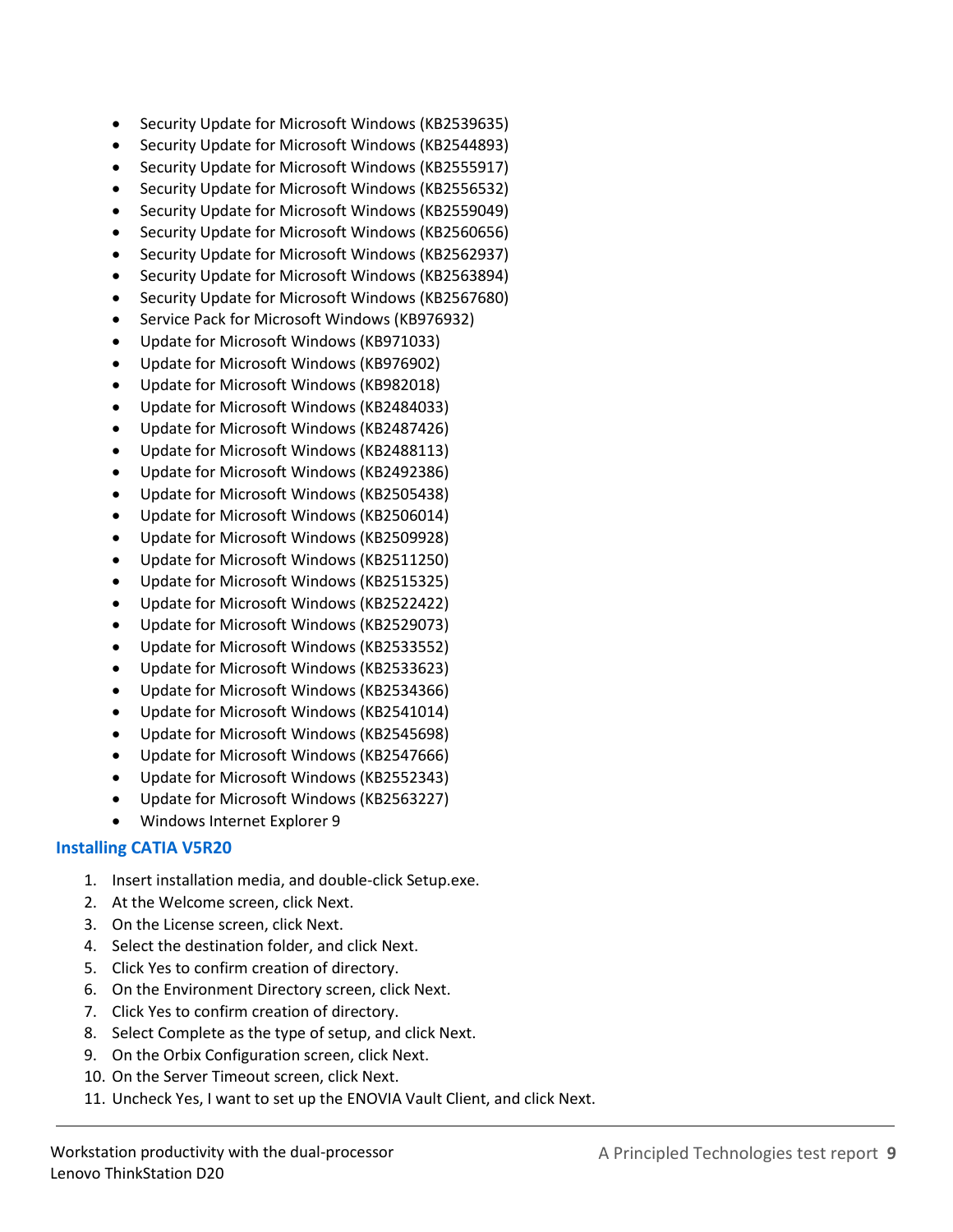- 12. Check Set up communication ports, and leave the defaults unchanged. Click Next.
- 13. At the Startup/Shortcut screen, click Next.
- 14. On the Online Documentation Installation, click Next.
- 15. Review the installation settings, and click Install.
- 16. If Windows Firewall blocks the Orbix installation, click Allow access.

#### **Installing CATIA V5R20 online documentation**

- 1. Insert the documentation media, and double-click Setup.exe.
- 2. At the Welcome screen, click Next.
- 3. Select CATIA P3 is not installed, and click Next.
- 4. Select the destination folder, and click Next.
- 5. On the Select Documentation screen, click Next.
- 6. Click Install to start copying the documentation files.

#### **Installing CATIA V5R20 licenses**

- 1. Click Start→All Programs→CATIA→Tools, and click Nodelock Key Management V5R20.
- 2. Select File $\rightarrow$ Import.
- 3. Browse to the license location and double-click license(s).
- 4. On the license imported prompt, click OK.
- 5. Once all licenses have been imported, restart the workstation.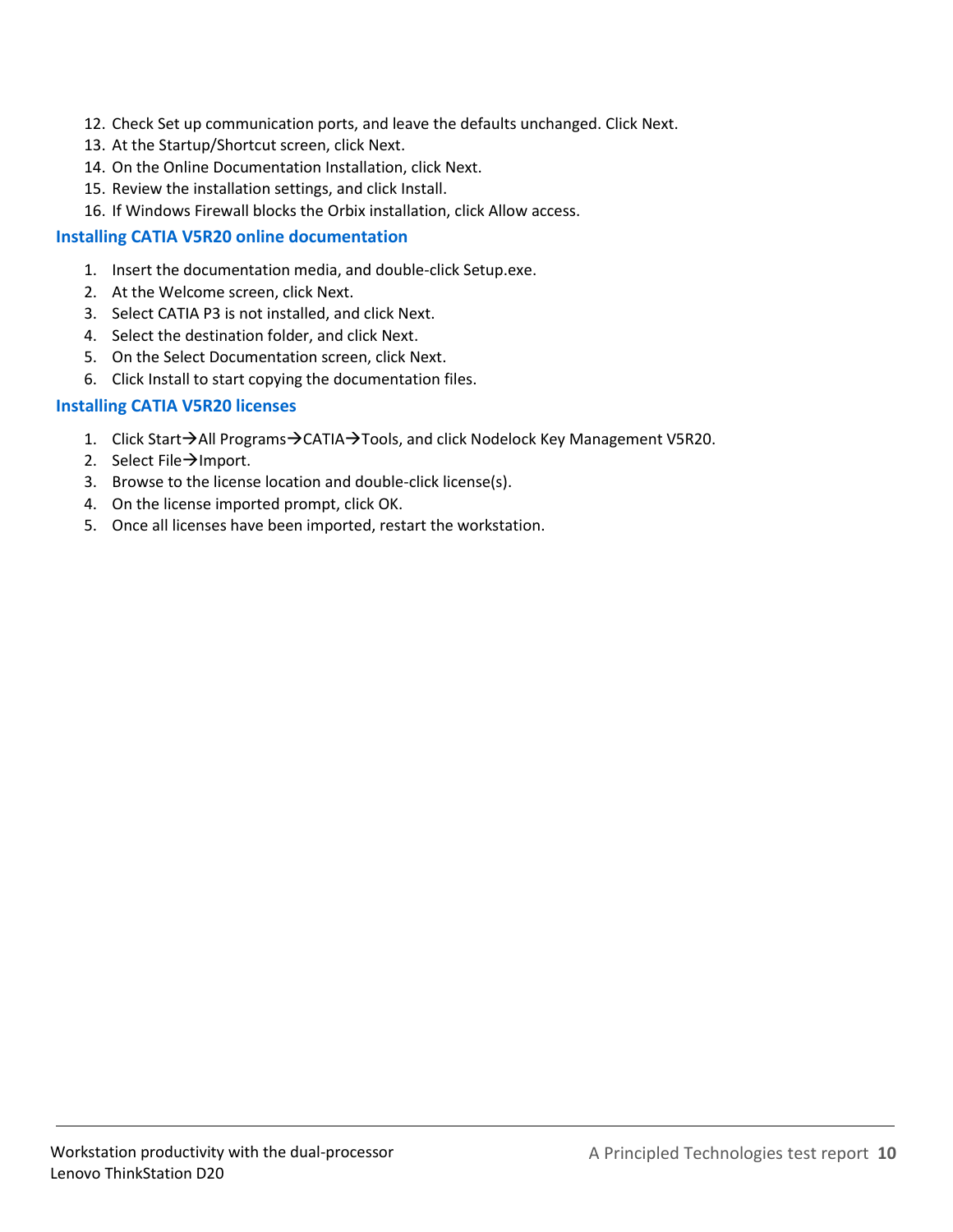# **APPENDIX C – RENDERED IMAGES**

<span id="page-10-0"></span>Figures 7 through 11 show the images the workstations rendered for our productivity testing.



**Figure 7: The finished image of the car<sup>5</sup> that the workstations rendered.**

<sup>&</sup>lt;u>s</u><br>The rendering of the car courtesy of Stelu Harsan, <u>http://grabcad.com/stelu.harsan</u>.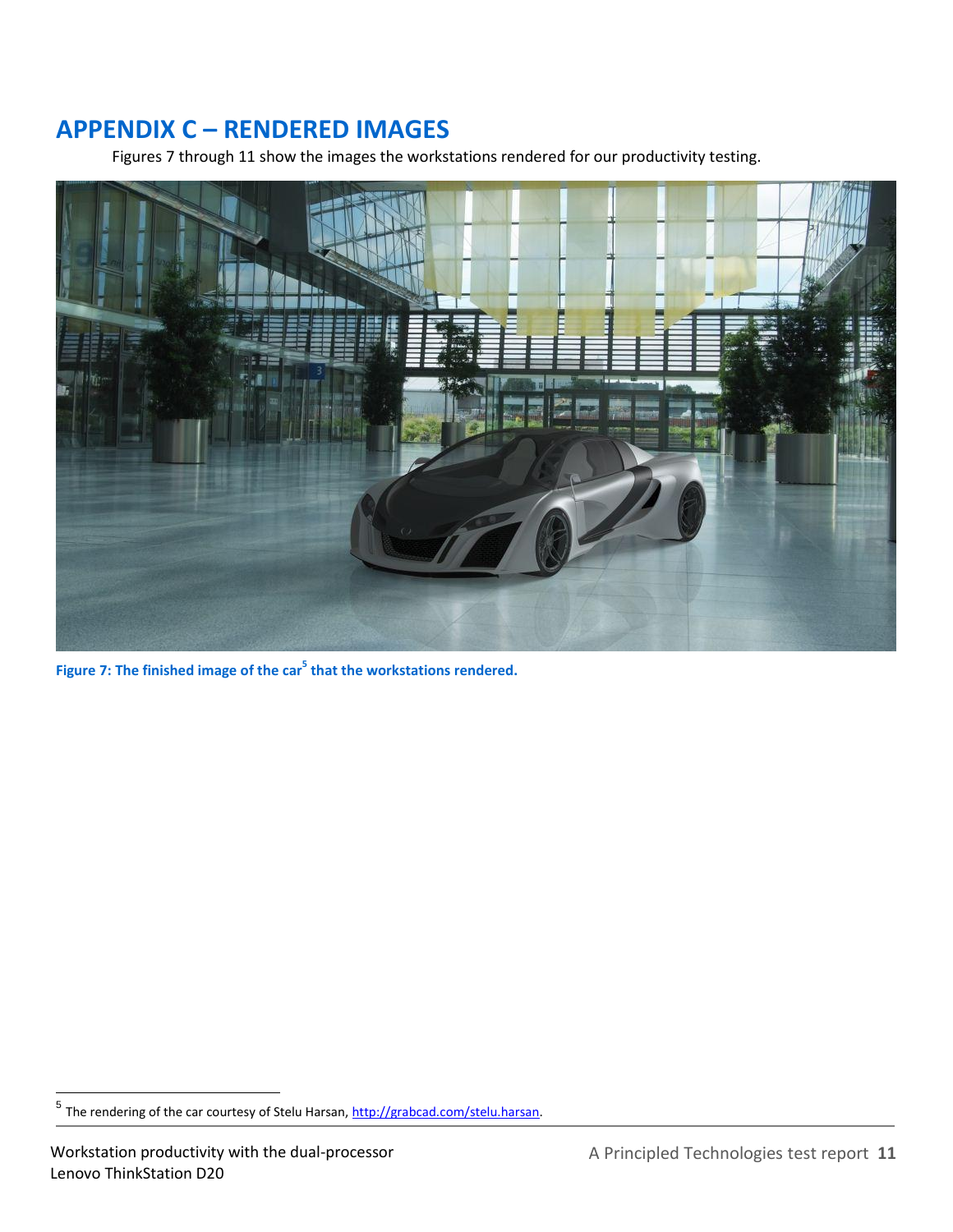

**Figure 8: The finished image of the cell phone that the workstations rendered.**



**Figure 9: The finished image of the tablet that the workstations rendered.**

Workstation productivity with the dual-processor A Principled Technologies test report 12 Lenovo ThinkStation D20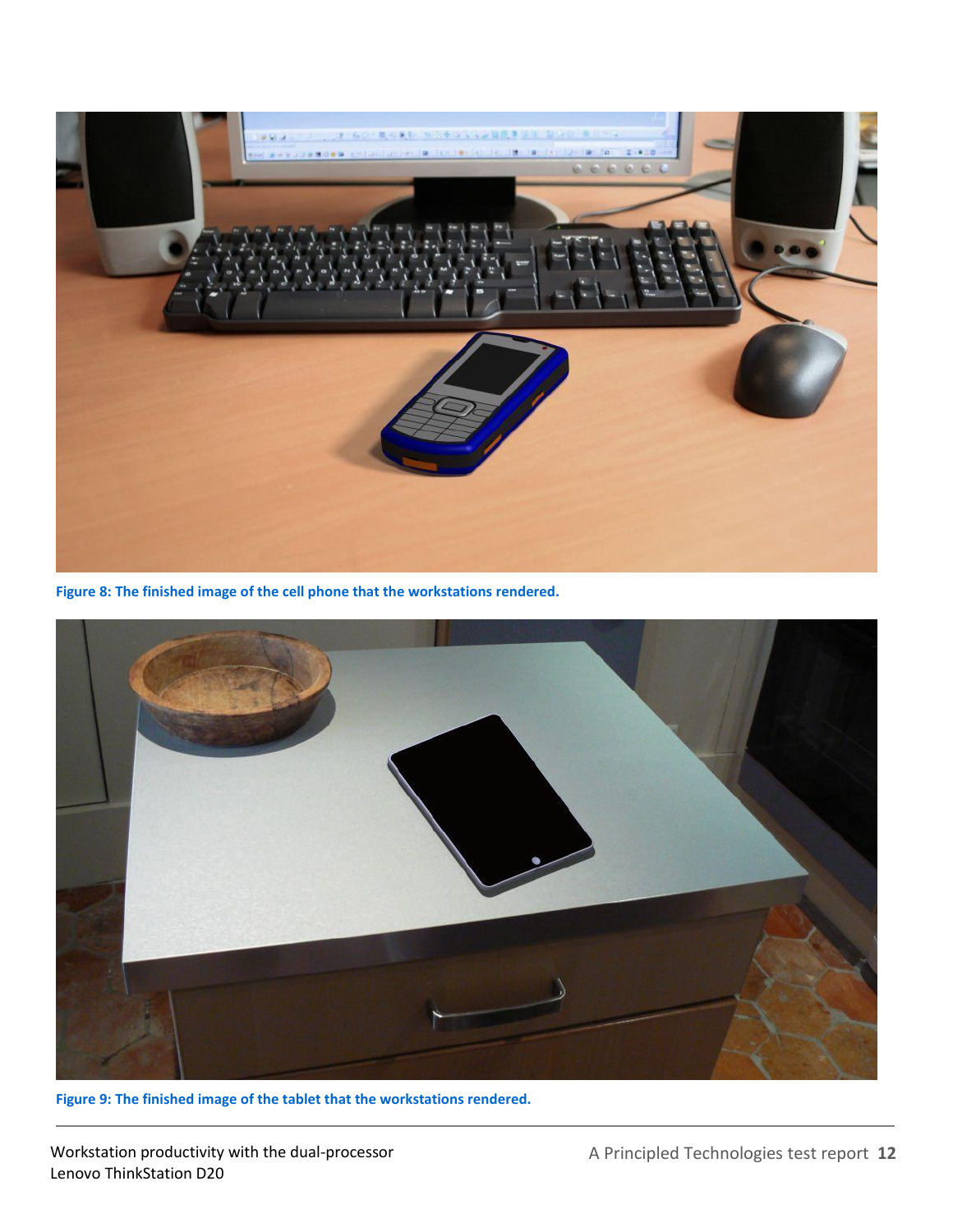

**Figure 10: The finished image of the bottle that the workstations rendered.**



**Figure 11: The finished image of the electric component that the workstations rendered.**